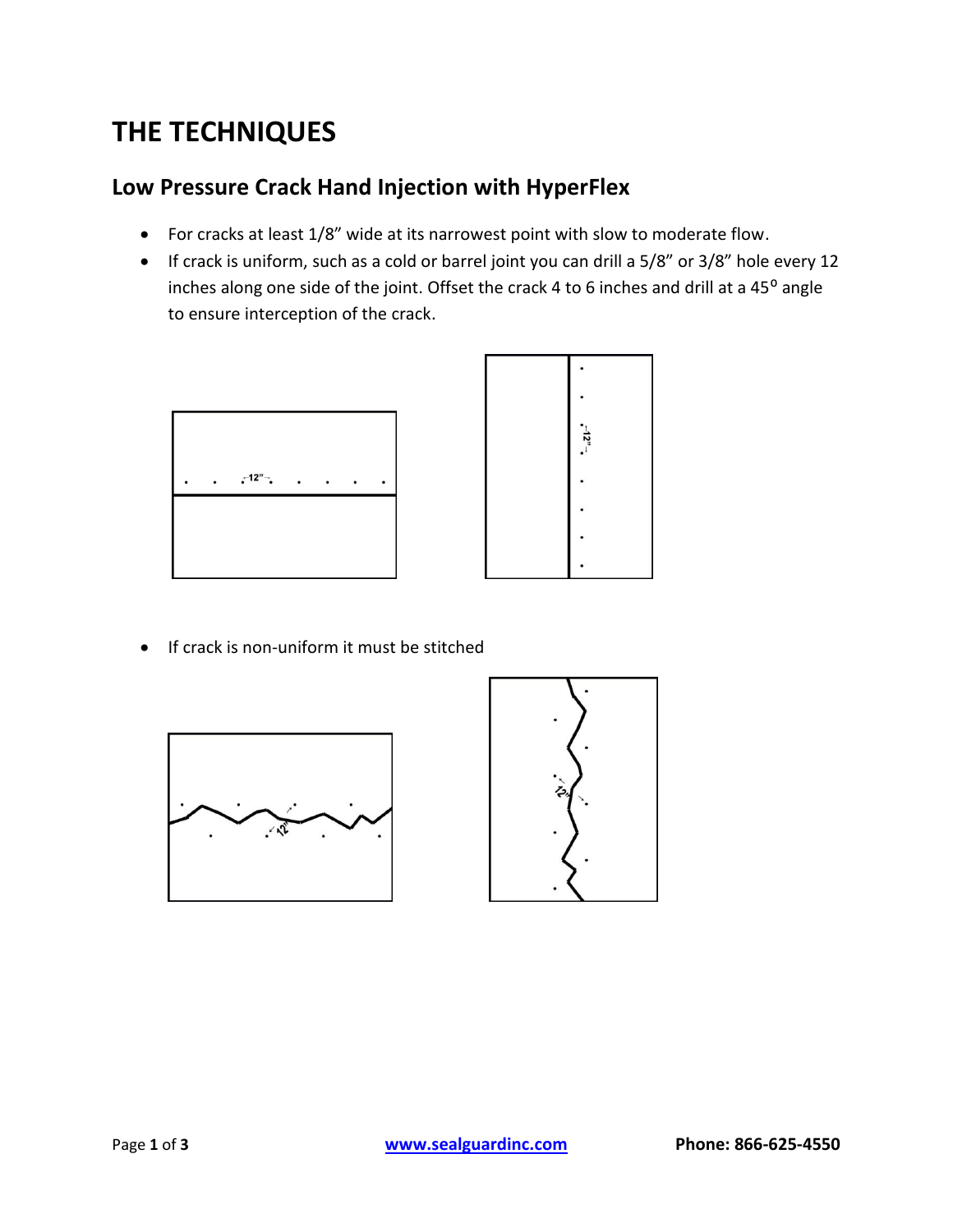## Typical Application

### Leaking foundations, poured concrete structures, manholes

#### Required Equipment

- 3/8" Drill bit and Hammer Drill
- 300ml tubes of HyperFlex
- Garden sprayer with water
- Burlap / oakum / backer rod
- Goggles / gloves / old clothes
- Wooden dowels to plug your injection holes as you go
- $\circ$  In situations where water is actively flowing from crack, or if the crack is farly wide (greater than ¼") it will be necessary to "chink" the crack with burlap, oakum rope or backer rod. This keeps the urethane in the crack and increases confinement, and in turn provides a tighter seal.

#### Instructions:

- 1. Insert nozzle tip firmly into the hole, if the drill bit "walked" a bit and the fit is loose, you can wrap a piece of duct tape around the nozzle to tighten the fit.
- 2. Begin pumping HyperFlex at a steady moderate pace. Continue until refusal. If, when beginning to pump, the trigger is difficult to pull or grout is running freely out around the nozzle tip, stop. The crack is either too narrow to accept grout or the hole drilled did not intersect the crack. Drill another hole being careful to drill at a 45<sup>o</sup> angle.
- 3. Once the HyperFlex cures, the excess may be cut or scraped off. The crack may then be patched with hydraulic cement or epoxy.

## SPECIAL NOTE ON INJECTING THE WALL / FLOOR JUNCTION IN A BASEMENT REPAIR

 $\triangleright$  When injecting into a leak coming in the junction between the basement wall and the poured concrete floor, ALWAYS inject from the floor into the junction. This is due to the way the floor is poured. If you drill through the wall, you will not have a successful result.